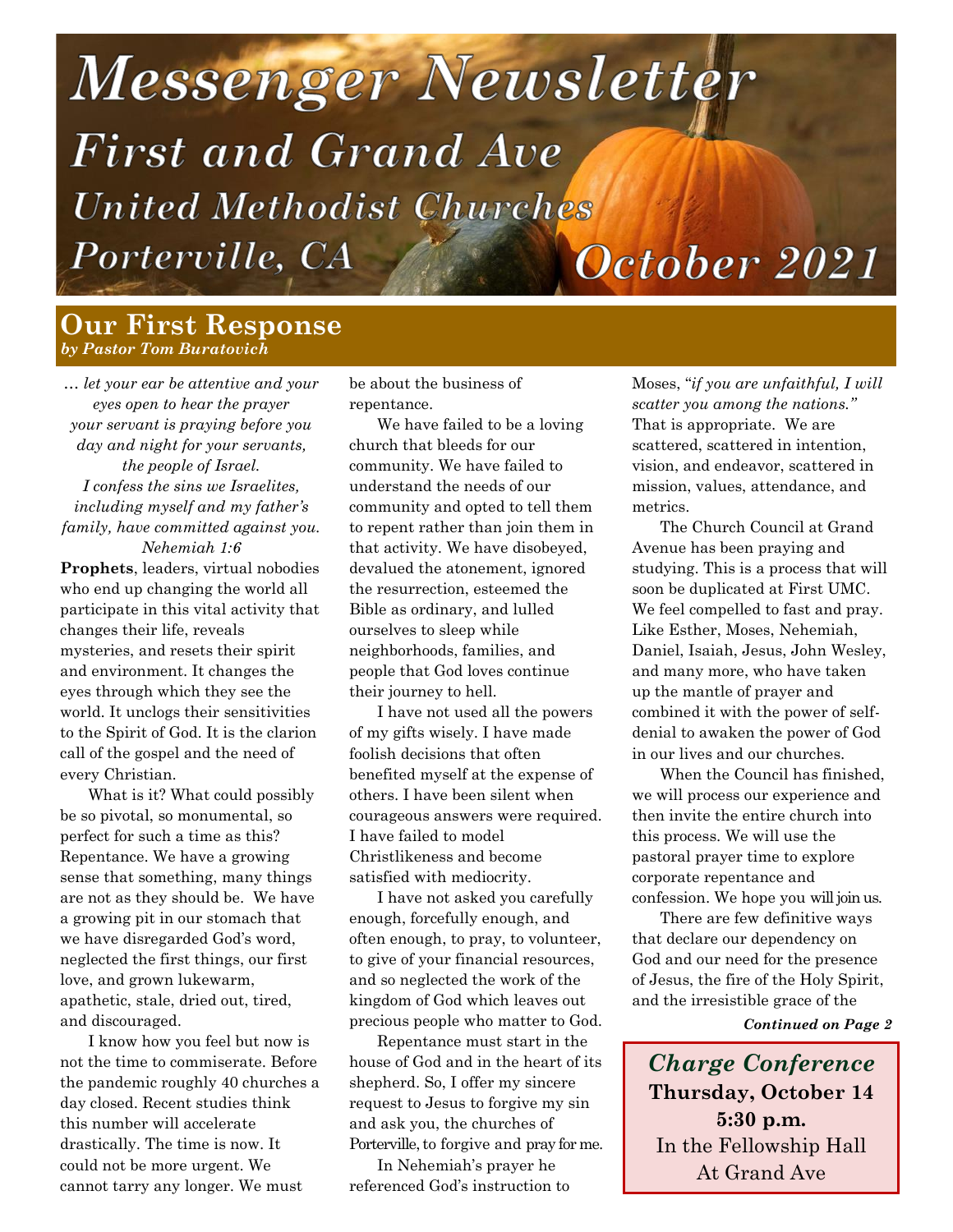# **Youth Ministry**

**Years** ago, when I began youth ministry, I was having one of our Wednesday Night youth groups. After an evening of playing games and learning about Jesus, plus a few snacks, our time together was ending. As I was making my rounds, spending time with each student that attended making sure they knew I see them and care about them, I had a student make a request. This student let me know that he had a job interview coming up and he was really wanting the job. This young man asked if I would pray for him, which I was more than happy to do.

After praying, I informed the young man that he also had the ability and option of praying to God and letting God know of his request for the job interview. After sharing this information, the young man looked at me with what I would call a look of guilt and apprehension. He told me something that I have thought about for many years, he said, "Well, you know, you're like… close to God and stuff and like a preacher…. and uh…. I'm just…. you know….me."

The young man's statement provided a wonderful avenue for me to share with him the honor and blessing of being able to pray and have direct communication with God. I also let him know that it wasn't as difficult as he thought it was and gave him examples. He seemed interested in what he learned about prayer and my hope is that he broke out of his fear of praying and shared his heart with the Lord.

Many people these days show a hesitancy to praying. For one reason or another, many people avoid an active prayer life. Maybe it's worry over saying the right words, confusion about the process of praying, or possibly it's something

*"This is the confidence we have in approaching God: that if we ask anything according to his will, he hears us."* 1 John 5:14

they don't even think about participating in. Whatever the cause for the lack of a prayerful life, we all need to be aware that God wants to hear from us. He created us to be social, and part of that social nature we have is intended for us to communicate with Him. Jesus even demonstrated how to pray when sharing The Lord's Prayer with the disciples, and we say that prayer often as a church body. Prayer is essential for a healthy relationship with the Lord and is something we should all be doing daily.

If you are interested in growing in your prayer life and would like to join others who are also on a prayer journey, there is a great opportunity available to each of you. Each Thursday morning at 9:00 to 10:30 a.m. Robin Galloway and Hope Overholt hold a prayer group in the Fireside room at Grand Avenue. They are knowledgeable about prayer,

incredibly patient with anyone who wants to learn about prayer, even those of us who struggle with praying out loud. This time together they spend in prayer is so valuable and enriching for the soul and I highly recommend each of you to, "come and see" and be blessed by your experience in the prayer group. Each of you are formally invited to attend this wonderful time of prayer and we look forward to seeing you there. If you have any questions regarding the prayer group, please contact the church office. May God bless you and yours.

God is Love, *Ryan Ridenour*

God for all o mention you prayers. | Thessalonians 1:2, NIV

#### **Our First Response • continued from page 1** *by Pastor Tom Buratovich*

Father than to empty ourselves of all distractions, desires, and earthly pleasures and confess our sin asking that God come and visit us again, revive us, make us new.

We may be scattered. However, the promise remains in response to our faithfulness: God will call us home, together stronger than before and wiser, we pray: *if my people, who are called by my name, will humble themselves and pray and seek my face and turn from their wicked ways, then I will hear from heaven, and I will forgive their sin and will heal their land.*

Let's use the following prayer of repentance. Pray this prayer, or one like it, daily and ask God to visit us with a spirit of conviction, confession and repentance.

*Return again to us, O Lord God, and pardon the iniquity of your servants. Cause your face to shine upon us, and heal our barren land.*

> *O visit us with your salvation. Raise up sons and daughters from the seeds of repentance and grant that there might come a mighty bloom of forgiveness. That brings a great ingathering of souls. Amen.*

*October 2021 The Messenger* Page 2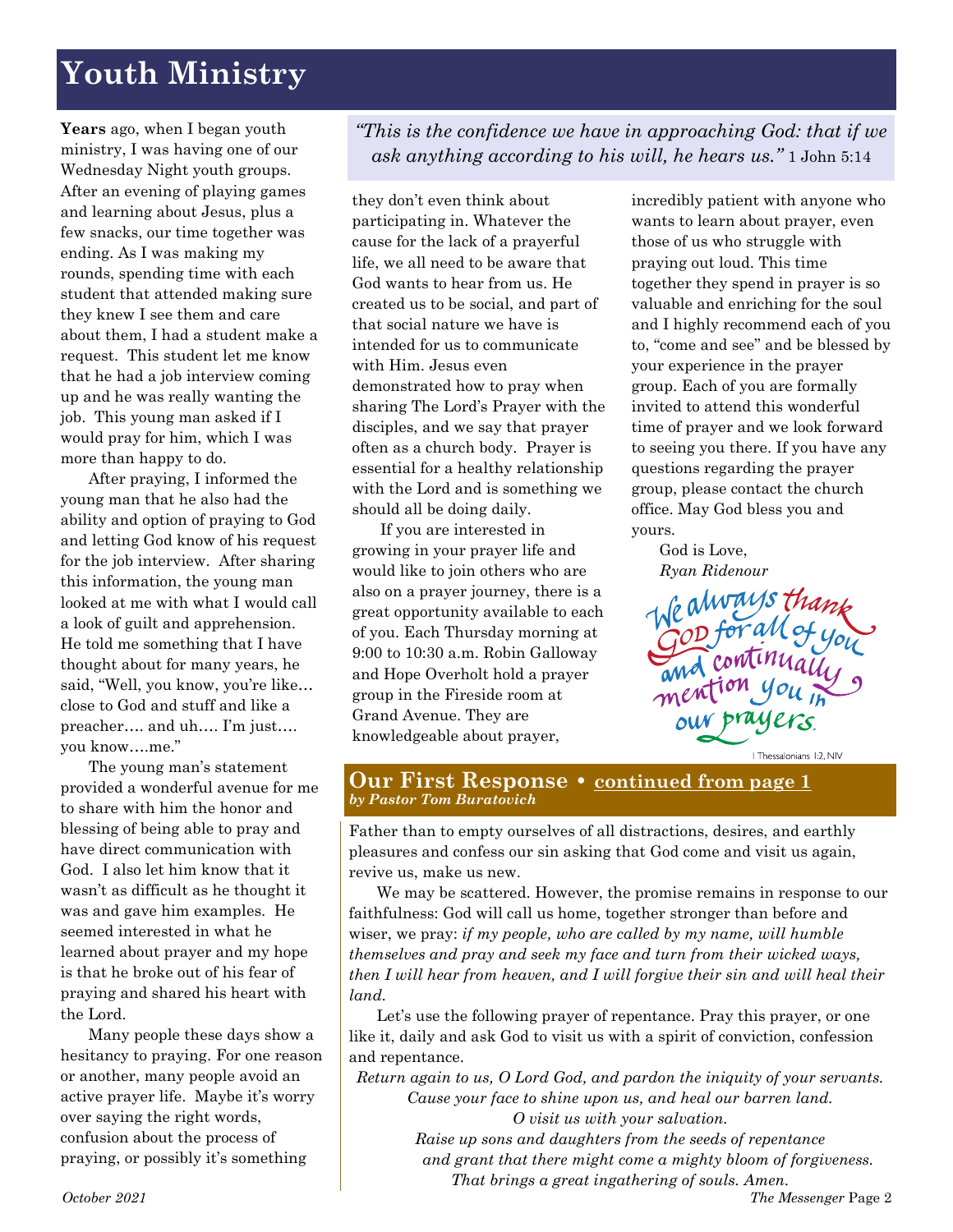# **"Holding Fast" in Difficult Times**

**Do** you remember when you sat behind the steering wheel of a car and you were actually going to drive out of the driveway and onto the street for the first time? Remember how excited you were and how terrified you were, also?

How about the first time you were going to fly on an airplane? You were so happy to fly and go on a trip to a new place, but utterly terrified to actually FLY in the sky.

How about the first time you went somewhere by yourself and you had no idea where you were going? Do you remember being completely filled with terror at not knowing if you were going to go to the right place? What if you got lost? What would you do? Who would help you?

All of these things have one thing in common. "Not knowing" and with "not knowing" comes its own kind of terror. It is so scary when we have no idea about what is going to happen. Why? Because we lack experience. But once we do these things, we know what to expect so, we do them again, without hesitation. This is because knowing what will happen brings

confidence and takes away fear. It brings peace.

In the times that we are living in now, there are many uncertainties, many "firsts" that we all have been faced with. We have to fix the "I have no idea how to handle this situation" type problems that seem to be staring us all in the face. Many people have lost loved ones, are lonely, depressed, or just sick of dealing with this "new world" that we have been thrust into. As you look around, there is really no peace around us. But is that where peace comes from? The world? Really, all we can expect from the world is unfairness, uncertainty, and death, not peace. I believe it is in times like these that we have to turn to Jesus and realize that He is the one that gives us peace in troubled times. He has given us hope and reassurance that He is always there for us. It is a permanent hope, a guaranteed hope, an eternal hope that brings with it, peace.

Jesus encourages us to keep our hearts from fear and despair. Yes, I know, it is impossible not to

Peace I leave with you, My peace I give to you; not as the world gives do I give to you Let not your heart be troubled, neither let it be afraid. *Kehn 14:27* 

feel these things, because we are human. He does want us to acknowledge our suffering, but in our suffering, trust Him because He will always keep His promises. He has told us so many times what He will do for us. If we "hold fast" in difficult times, He will hold us in the palm of His hand and, He will give us, His peace.

I hope and pray that if you have troubles weighing heavy on your heart and in your spirit that you will listen to what Jesus says in John 14:27 and seek Him in prayer. He says *"Peace I leave you; my peace I give you. I do not give you as the world gives. Do not let your hearts be troubled and do not be afraid."* Blessings, *Melody Burkhart* Children's Sunday School Director

*Maybe God is speaking to you about helping teach young lives about Jesus! It has never been easier to prepare! The materials are excellent and "Sunday Morning ready" for you to dig in with your class. Send me an email at mellyab@icloud.com.*

*Sunday Worship Services* **Grand Ave • 9:30 a.m. First UMC • 11:00 a.m.** 

> *Children's Sunday School at Both Services!*

# **Church Work Day**

## *All Church Work Day at Grand Ave*

**Thursday, October 14 8:30 a.m. to Noon**  Help us with painting, weeding, trimming low tree branches, trimming bushes away from fascia boards, cutting back dead Iris flowers, gate repair, drip line and sprinkler repair, and interior cleaning. There will be something for everyone's talents and ability level to participate. Please plan on attending and helping us maintain our campus. Contact Ray Holdsworth with questions 202-9010. Thank you.

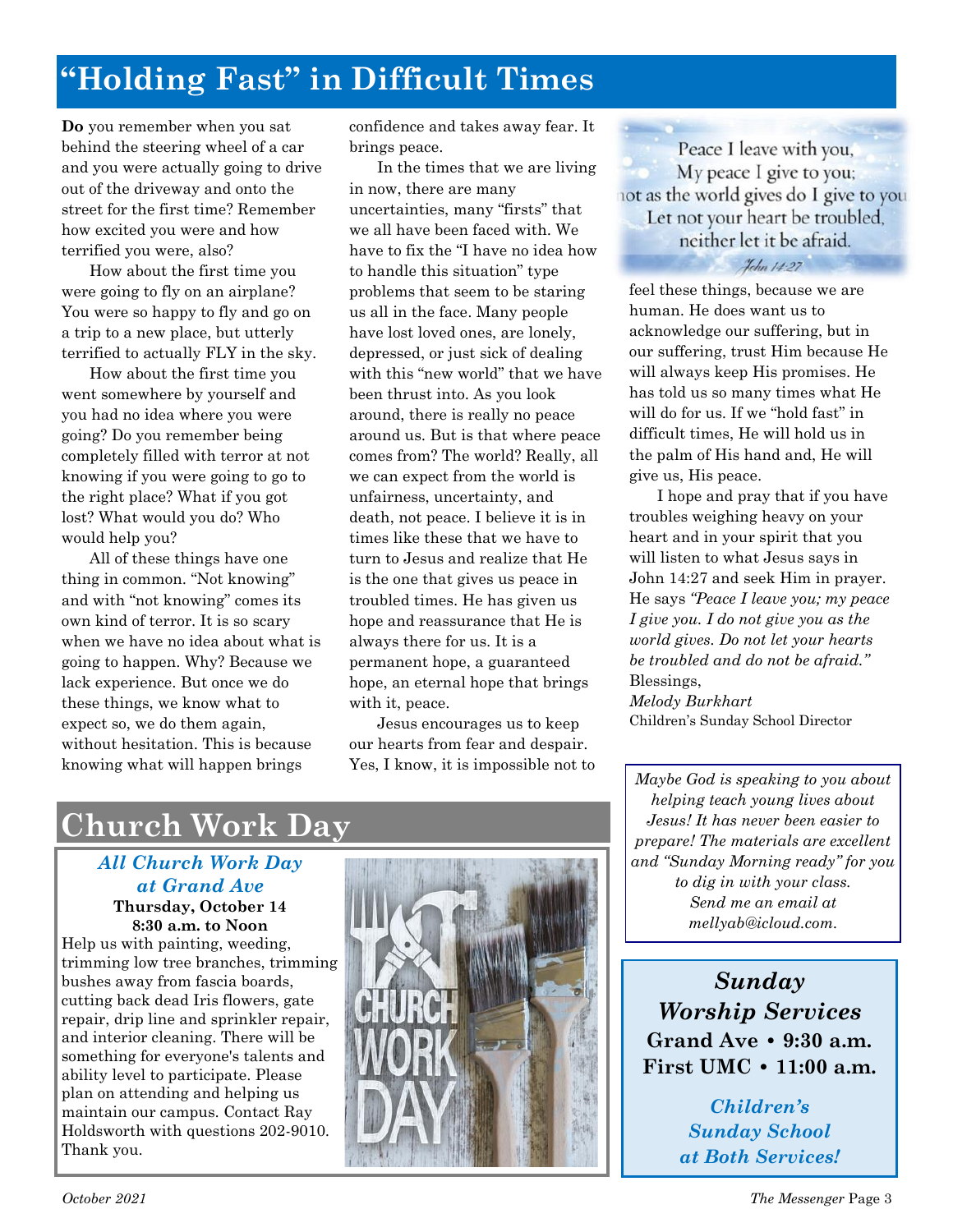# **From Now to Thanksgiving … and Beyond**

*By Judy Lowery*

**Did** you know that from Tuesday, August 17 to Thanksgiving, there were exactly 100 days? Now, if you're like me, Thanksgiving seems really far off. But when I heard that it was one hundred days away, it didn't seem so far in the distance.

Am I ready for the holiday season? Are you kidding? I'm trying to get hold of the idea that summer is almost over and that school has already started in many parts of the country.

Some of Al's friends who support each other in their effort to stay physically fit decided to start a 100-day challenge on that Tuesday. It was up to each individual to decide what his/her goal would be; however, the key was to do something specific every day until Thanksgiving Day.

Their goals were as varied as each unique personality in the group but they all involved improving in some area. One person decided to do push-ups to improve upper body strength; another committed to stretching exercises every morning and a third friend set a goal of reading her Bible every day.

Al set a goal to ride his bike the distance from our house to Copper Harbor, a small coastal town on Michigan's Keweenaw Peninsula, some 589 miles north. He figured it would average out to about six miles a day. Always up for challenges, he rode 88 miles the first week!

Concentrating on one blessing from God every day seemed to be a good way for me to be in the proper mindset for Thanksgiving, with a positive attitude and my focus where it should be—on God. I started on Saturday, August 14 a few days early. We had to miss a highly anticipated 22-mile bike ride that morning due to an extended

*"Do you not know that in a race all the runners run, but only one gets the prize? Run in such a way as to get the prize. Everyone who competes in the games goes into strict training. They do it to get a crown that will not last, but we do it to get a crown that will last forever. Therefore I do not run like someone running aimlessly; I do not fight like a boxer beating the air." 1 Corinthians 9:24-26 NIV* 

power outage. What would be the blessing for the day? The gift of Life! We could participate in the ride another time…at least we were alive and well!

On the August 15, it was the gift of Light! The power had been restored at 11:30 p.m. the night before and we were finally able to get our car and bikes out of the garage! Hallelujah! And the gift of Love was the focus on the August 16. Love just seemed to naturally follow Light!

Tuesday, August 17 was the official starting day for the group and it seemed fitting to spend time thanking God for Peace, for the promise of establishing peace on earth through Jesus Christ in the future as well as praying for the people of Afghanistan in their time of dire circumstances.

Day five was gratitude for the gift of Jesus, who not only will return to usher in a whole new world where peace and love reign, but who also shows us the way to have peace with God moment by moment.

Subsequent days have been filled with praises ranging from the gifts of husband Al to God's Word to family, not in any particular order but coming to mind spontaneously each morning. My 100-day challenge is already bringing much joy! Now I can hardly wait till Thanksgiving! Come to think about it, praising God daily is a goal that can continue indefinitely.

The apostle Paul had his heart

and mind set on being a faithful follower of Christ and spent much of his life encouraging others to do the same. His wasn't a 100-day challenge, but rather a lifelong commitment.

Whether it's training the body to be in top shape, the mind to think good thoughts and the tongue to speak them, the heart to love others rather than to judge, the soul to praise God for His goodness toward us or maybe all of the above, setting specific goals is crucial to positive personal development. As we pray for guidance and seek God for his strength, He will certainly enable us to do just that.

*Help us, Lord, in our commitment to follow You. May You receive all of the glory now and forever, Amen.*

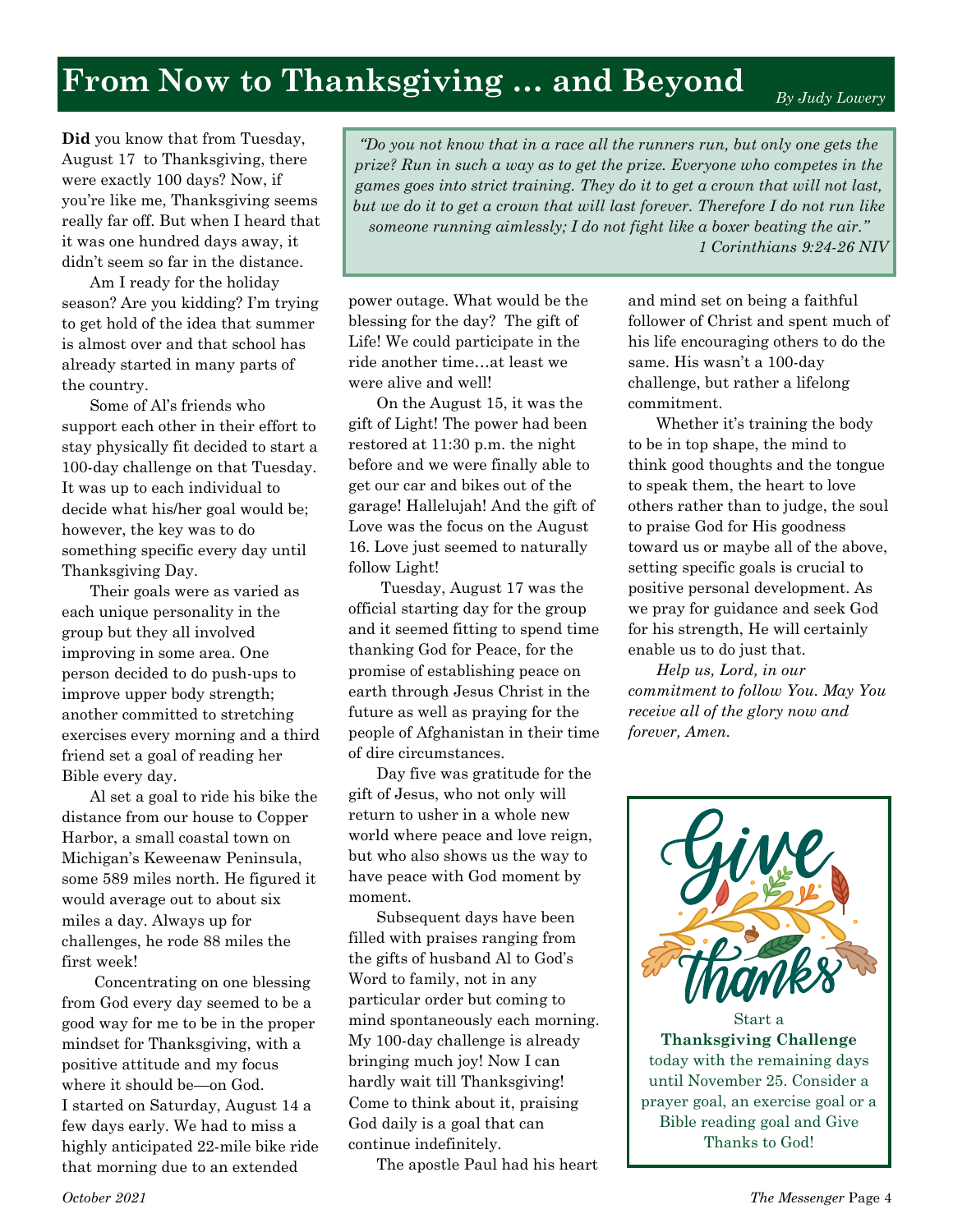# **October 2021 Prayer Calendar**

**Friday, October 1 -** Pray for the start of a new month and take a moment to thank God for the Fall season.

**Saturday, October 2 -** Pray for the Clothing Closet at FUMC.

**Sunday, October 3 -** Pray for Sunday Worship Services:

> GAUMC 9:30 a.m. FUMC Porterville 11:00 a.m.

**Monday, October 4 -** Pray for Ryan and Melody as they plan Fall activities and lessons for the youth and children of our churches.

**Tuesday, October 5 -** Pray and reflect on Bible Verse Philippians 4:7 *"And the peace of God, which transcends all understanding will guard your hearts and your minds in Christ Jesus."*

**Wednesday, October 6 -** Pray for the Online Bible Study at 10:00 a.m. via Zoom.

**Thursday, October 7 -** Pray for all the ones involved in the Prayer Groups in our churches.

**Friday, October 8 -** Pray for our community of Porterville.

**Saturday, October 9 -** Pray for all the committee members of our churches.

**Sunday, October 10 -** Pray for Sunday Worship Services:

> GAUMC 9:30 a.m. FUMC Porterville 11:00 a.m.

**Monday, October 11 -** Pray and remember 1 Corinthians 1:3-4 *"Grace and peace to you from God our Father and the Lord Jesus Christ."*

**Tuesday, October 12 -** Pray for our church families.

**Wednesday, October 13 -** Pray for the Online Bible Study at 10:00 a.m. via Zoom.

**Thursday, October 14 -** Please pray for the **Charge Conference at 5:30 p.m.** in Fellowship Hall at GAUMC. FUMC, Vida Nueva UMC and GAUMC will join for this meeting led by our new District Superintendent Rev. David L. Niu.

Also pray for the Goodwin family as they celebrate the life of Mary-Jo. **Friday, October 15 -** Pray for Pastor Tom as he prepares his sermon for Sunday Worship Services.

**Saturday, October 16 -** Pray for the Sunday Worship Greeters who will welcome all to tomorrow Worship services.

**Sunday, October 17 -** Pray for Sunday Worship Services:

GAUMC 9:30 a.m.

FUMC Porterville 11:00 a.m. **Monday, October 18 -** Pray that God will be with us as we go through the week with all of our different activities and situations. **Tuesday, October 19 -** Pray for strength and healing for those in our church who are ill, going to have a procedure and who are in rehabilitation.

**Wednesday, October 20 -** Pray for the Online Bible Study at 10:00 a.m. via Zoom.

**Thursday, October 21 -** Pray for the Praise Team as they prepare for Sunday Worship Services.

**Friday, October 22 -** Pray and reflect on what Jesus said to His Disciples in John 14:1 *"Do not let your hearts be troubled. You believe in God; believe also in me."*

**Saturday, October 23 -** Pray and ask God how you can be of service to others.

**Sunday, October 24 -** Pray for Sunday Worship Services:

GAUMC 9:30 a.m. FUMC Porterville 11:00 a.m.

**Monday, October 25 -** Pray and remember this verse from Psalm 28:7 *"The Lord is my strength and my shield; my heart trusts in Him, and He helps me. My heart leaps for joy, and with my song I praise Him."*

**Tuesday, October 26 -** Pray for encouragement, strength and compassion for Pastor Tom as he manages the affairs of our churches. **Wednesday, October 27 -** Pray for the Online Bible Study at 10:00 a.m. via Zoom.

**Thursday, October 28 -** Pray and read Deuteronomy 31:8 *"The Lord Himself goes before you and will be with you; he will never leave you nor forsake you. Do not be afraid; do not be discouraged."*

**Friday, October 29 -** Pray that we can have a transforming relationship with God. Also pray for the Lowery family as they celebrate the life of Marge Lowery.

**Saturday, October 30 -** Pray and reflect on Micah 7:8 *"Do not gloat over me, my enemy! Though I have fallen, I will rise. Though I sit in darkness, the Lord will be my light."* **Sunday, October 31 -** Pray for

Sunday Worship Services:

GAUMC 9:30 a.m. FUMC Porterville 11:00 a.m.



*Combined Worship Services December 19 10:00 a.m. at First*

> *December 24 4:00 p.m. at First*

*December 26 10:00 a.m. at Grand*

*January 2 10:00 a.m. at Grand*